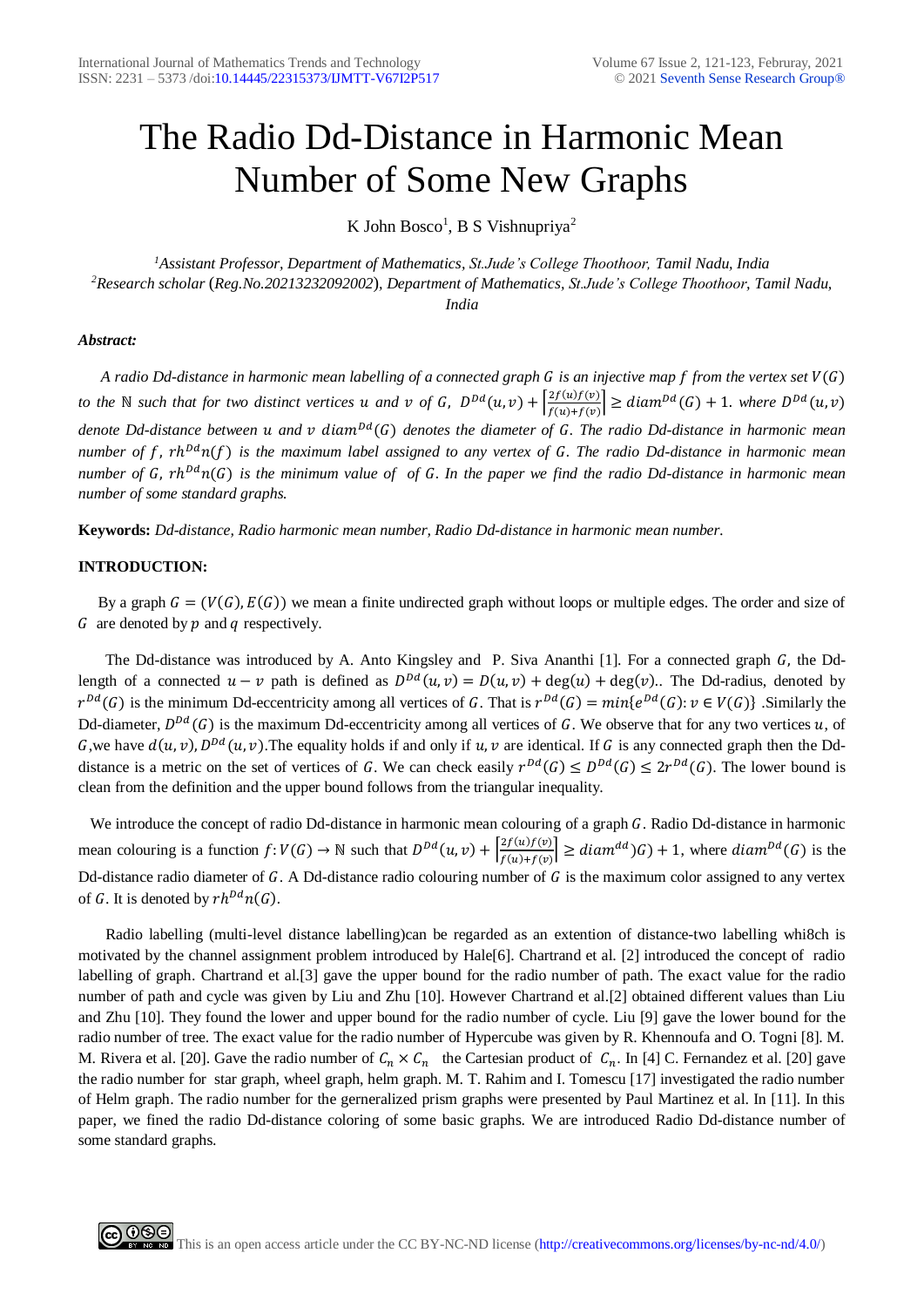#### **Theorem:1.1**

The radio Dd-distance in harmonic mean number of a gear graph,  $rh^{Dd}n(G_n) = \begin{cases} 2n + 1, & \text{if } n = 3 \\ 3(n-1) & \text{if } n > 4 \end{cases}$  $3(n-1)$ , If  $n \ge 4$ .

Proof:

Let  $\{v_0, v_1, ..., v_n\}$  and  $\{u_1, u_2, ..., u_n\}$  are the vertex set, where  $v_0$  is the central vertex and  $E(G_n) = \{v_0v_i, v_iu_i/i = 1\}$ 1, ..., *n*} be the edge set. The  $diam^{Dd}(G_n) = 3n + 2$ .

Hence  $rh^{Dd}(G_n) = \begin{cases} 2n + 1, & \text{if } n = 3 \\ 3(n - 1) & \text{if } n > 4 \end{cases}$  $3(n-1)$ , If  $n \ge 4$ .

#### **Theorem:1.2**

The radio Dd-distance in harmonic mean number of a fan graph,  $rh^{Dd}n(F_n) \leq \begin{cases} n+1, & \text{if } 3 \leq n \leq 6 \\ 2n+6 & \text{if } n > 7 \end{cases}$  $2n + 6$ , If  $n \ge 7$ 

#### Proof:

Let  $V(F_n) = \{v_0, v_1, ..., v_n\}$  be the vertex set, where  $v_0$  is the central vertex and  $E(F_n) = \{v_0v_i, v_i v_{i+1}/i = 1, 2 ..., n-1\}$ be the edge set. The  $diam^{Dd}(F_n) = 2n + 2$ .

Hence  $rh^{Dd}(F_n) \leq \begin{cases} n+1, & \text{if } 3 \leq n \leq 6 \\ 2n+6 & \text{if } n > 7 \end{cases}$  $2n + 6$ , If  $n \ge 7$ 

### **Theorem:1.3**

The radio Dd-distance in harmonic mean number of a double fan graph,  $rh^{Dd}n(D(F_n)) \leq 2(n-1)$ .

Proof:

Let  $V(D(F_n)) = \{v_i, u_j \mid i = 1, 2, ..., and j = 1, 2, ..., n\}$  be the vertex set, and  $E(D(F_n)) = \{v_iu_j, \frac{u_ju_{j+1}}{i}\}$  $\frac{x_{j+1}}{i}$  = 1, 2. and j = 1,2, .., *n*} be the edge set. The  $diam^{Dd}(D(F_n)) = 3n + 1$ ..

Hence  $rh^{Dd}(D(F_n)) \leq 2(n-1)$ .  $n \geq 3$ .

# **Theorem:1.4**

The radio Dd-distance in harmonic mean number of a bistar graph,  $rh^{Dd}n(B_{(n,n)}) \leq \left\{$  $5n-1$  $\frac{i-1}{2}+3$  if n is odd 5  $\frac{3n}{2}+2$  if n is even .  $n \geq 3$ .

### Proof:

Let  $V(B_{(n,n)}) = \{x_j \mid j = 1, 2, \} \cup \{v_i, u_i \mid i = 1, 2, ..., n\}$  be the vertex set, and  $E(B_{(n,n)}) = \{x_j x_{j+1}, x_j v_i, x_{j+1} u_i \mid i = 1, 2, ..., n\}$ 1, 2, ...,  $n-1$ . and  $j=1$ } be the edge set. The  $diam^{pd}(B_{(n,n)}) = 2n + 3$ .

Hence  $rh^{Dd} n(B_{(n,n)}) \leq \{$  $5n-1$  $\frac{i-1}{2}+3$  if n is odd  $5n$  $\frac{m}{2}+2$  if n is even .  $n \geq 3$ .